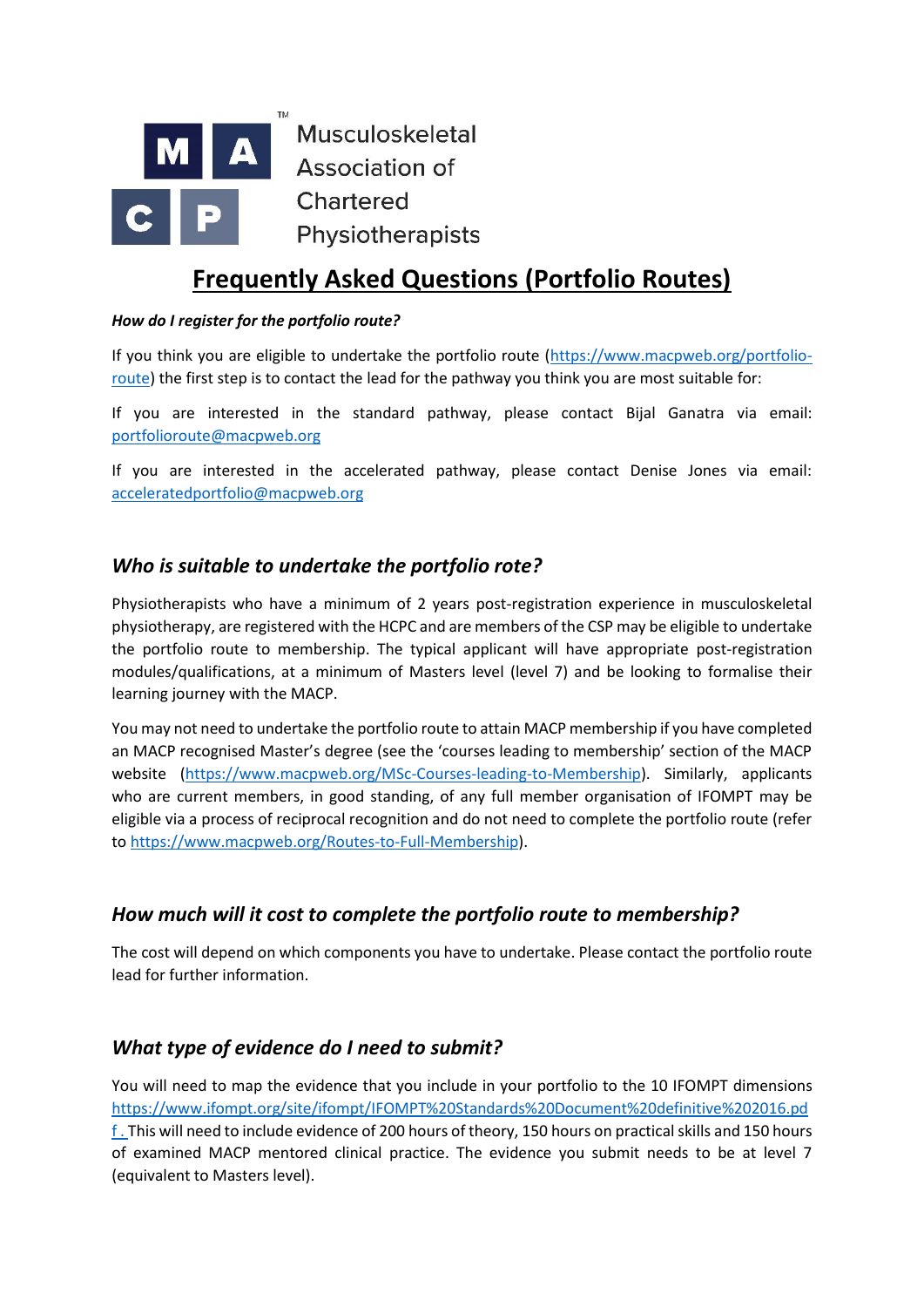Types of evidence can include: details of course content; course handbook summaries; transcripts (including contact hours); module learning outcomes; reflective pieces; patient case studies; audit or publications; teaching experience etc. Once you contact the portfolio lead you will be provided with a handbook which will assist you in this process.

A critical narrative will need be offered as part of your submission which provides an overview of your portfolio in terms of your development, reflections, and learning (3,500 to 5,000 words). It should outline the critical features of your portfolio but should allow you to present your own critical reflection of your practice, rather than just a reiteration of the evidence itself. The critical narrative will provide context to the evidence you are submitting. This will need to be signed by a senior professional colleague to authenticate your work.

You will also need to submit proof of your qualification/s in Physiotherapy, a CV and written confirmation from current/previous employer(s) confirming number of years/months post qualification experience working in MSK Physiotherapy.

#### *How is my portfolio assessed?*

If you are undertaking the standard pathway your portfolio will be assessed by one of our University partners. You will be given feedback on your portfolio. If you are undertaking the accelerated pathway your submission will be reviewed by two appointed MACP assessors. Assessment will also include a VIVA lead by the same two assessors. You will be provided with feedback as applicable for the stages of assessment.

### *Am I eligible to register with the MACP if I have a Pre-Registration Master's degree in Physiotherapy?*

Applicants who have a Pre- Registration Master's degree may wish to complete post-registration musculoskeletal level 7 modules (Master's level) to help map their learning against the 10 IFOMPT dimensions. Applicants should be able to demonstrate evidence of experiential learning at a post graduate level.

#### *Do I need to have evidence of a clinical placement if I work clinically?*

Yes, you will need to demonstrate 150 hours of MACP-mentored clinical practice and examination (observed assessment of a new and returning patient) in a musculoskeletal setting. You will need to develop defined learning outcomes and demonstrate your achievement of these. This cannot be done retrospectively (i.e. you cannot use previous clinical experience to satisfy this criteria, unless you have successfully completed a recognised post-registration University clinical placement module at Master's level). If you have completed an MACP recognised Masters programme, this may have been included in your programme. If you are unsure, please contact us.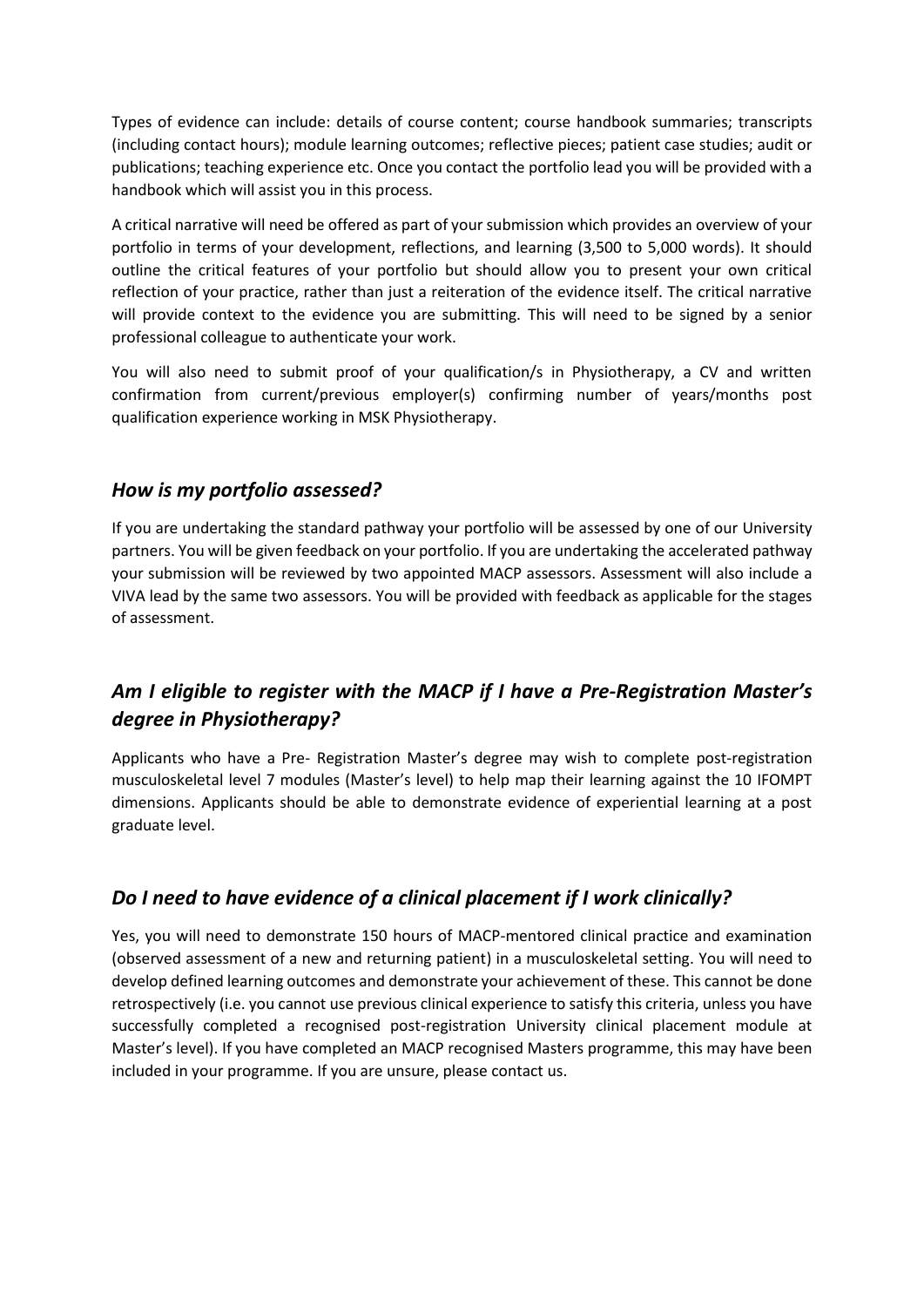### *Do I have to do a period of mentored clinical practice if I have completed First Contact Practitioner (FCP) mentored practice?*

You may use your FCP mentored practice as evidence within your portfolio mapping, however you are still required to undertake 150 hours of MACP-mentored clinical practice and examination (observed assessment of a new and returning patient by a MACP external examiner) in order to fulfil the IFOMPT requirements. You could, in some instances, use your FCP mentored practice as part of your mentored clinical practice. This needs to be discussed with the portfolio lead. Your mentor must be a full member of the MACP and you would need to make a clear distinction between your MACP musculoskeletal mentored clinical practice and your FCP mentored clinical practice.

### *Is there any support for me in finding a mentored clinical practice (MCP)?*

Yes, the MACP can assist you with finding a mentor. We recommend that you undertake the mentored clinical practice away from your normal employment setting. However, we do support applicants to undertake this at their work place providing there is no conflict of interest. There will be a fee for undertaking the period of mentored clinical practice and a fee for the mentored clinical practice exam.

### *Do I need to undertake the portfolio route to achieve MACP membership if I have a Masters or PhD degree?*

Some Master's programmes are MACP/IFOMPT accredited, with completion leading to direct membership of the MACP [\(https://www.macpweb.org/MSc-Courses-leading-to-Membership\)](https://www.macpweb.org/MSc-Courses-leading-to-Membership) or IFOMPT member organisations in other countries. If you have not successfully completed an MACP/IFOMPT accredited MSc., you will need to undertake the portfolio route to achieve MACP membership (or complete a full MACP/IFOMPT accredited MSc programme with a university). If you are unsure of your standing, please email [acceleratedportfolio@macpweb.org](mailto:acceleratedportfolio@macpweb.org) or [portfolioroute@macpweb.org](mailto:portfolioroute@macpweb.org) with your query.

## *Am I eligible for the accelerated pathway if I have more than 10 years' experience as a musculoskeletal physiotherapist?*

There are a number of criteria that need to be met to be eligible for the accelerated pathway, alongside years of clinical experience [\(https://www.macpweb.org/portfolio-route\)](https://www.macpweb.org/portfolio-route). If you would like to discuss your eligibility further, please contact the pathway lead (Denise Jones: [acceleratedportfolio@macpweb.org\)](mailto:acceleratedportfolio@macpweb.org)

#### *Do you offer any support in order to undertake the application?*

The pathway leads will guide you during the initial stages regarding undertaking the portfolio route and provide a first point of contact as you progress through your pathway. The MACP also offer online mentorship (fee incurred) for those who need support with their portfolio submission. Please note however, that the portfolio route is structured as a self-directed pathway. If you feel you need a fully structured and supported route to membership, you may wish to consider an approved university course (https://www.macpweb.org/MSc-Courses-Leading-to-Membership)